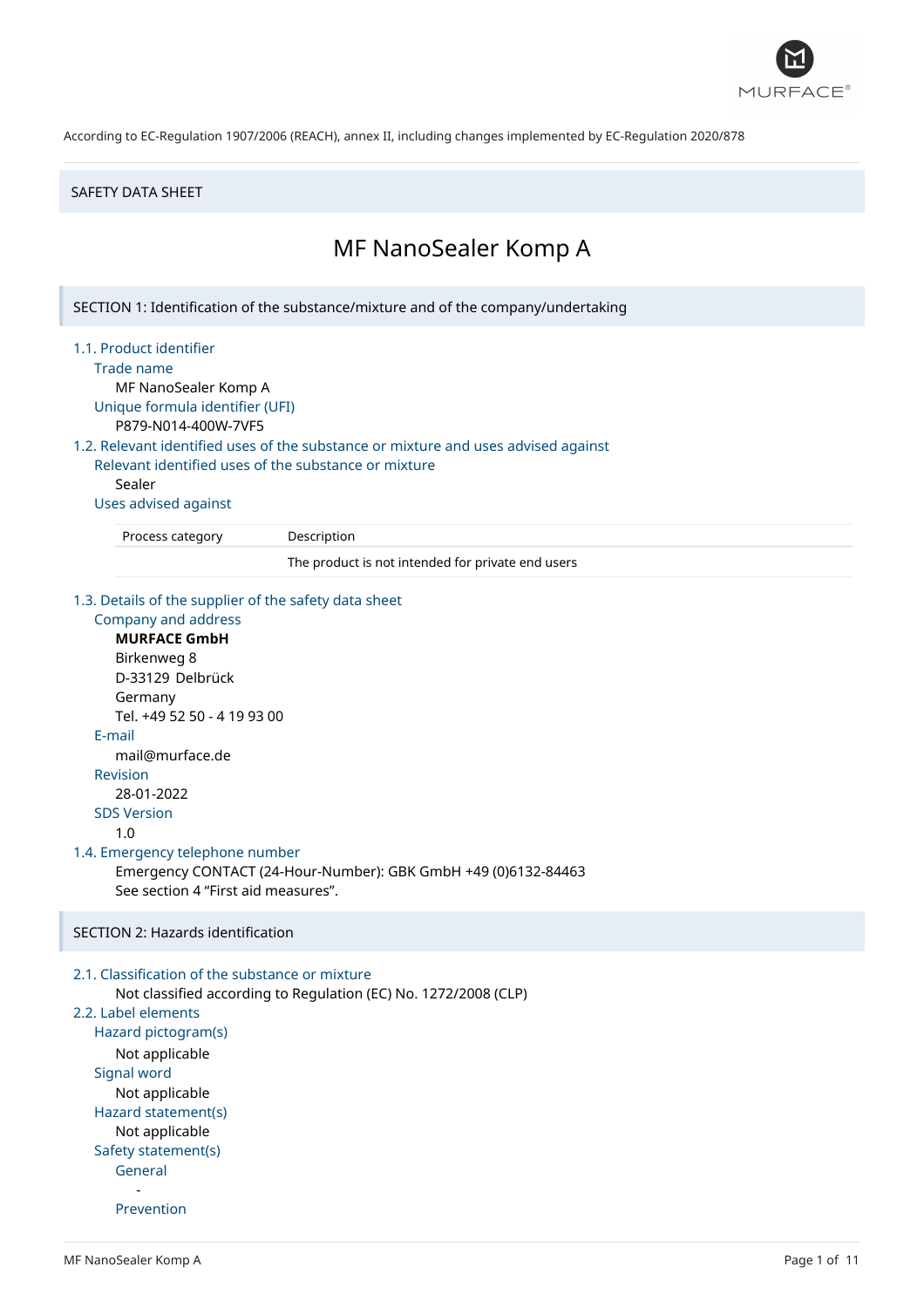

| Response                                                |
|---------------------------------------------------------|
| <b>Storage</b>                                          |
| <b>Disposal</b>                                         |
|                                                         |
| Hazardous substances                                    |
| 1,2-benzisothiazol-3(2H)-one;1,2-benzisothiazolin-3-one |
| 2.3. Other hazards                                      |
| Additional labelling                                    |
| Not applicable                                          |
| <b>Additional warnings</b>                              |

This mixture/product does not contain any substances considered to meet the criteria classifying them as PBT and/or vPvB.

SECTION 3: Composition/information on ingredients

#### 3.2. Mixtures

-

| Product/substance                                                                                                               | <b>Identifiers</b>                                                           | % w/w   | Classification                                                                                                      | Note |
|---------------------------------------------------------------------------------------------------------------------------------|------------------------------------------------------------------------------|---------|---------------------------------------------------------------------------------------------------------------------|------|
| 1,2-benzisothiazol-3(2H)-<br>one;1,2-benzisothiazolin-<br>3-one                                                                 | CAS No.: 2634-33-5<br>EC No.: 220-120-9<br>REACH:<br>Index No.: 613-088-00-6 | < 0.1%  | Acute Tox. 4, H302<br>Skin Irrit. 2, H315<br>Skin Sens. 1, H317<br>Eye Dam. 1, H318<br>Aquatic Acute 1, H400 (M=10) |      |
| 2-butoxyethanol; ethylene<br>qlycol monobutyl ether;2-<br>butoxyethanol;ethylene<br>glycol monobutyl<br>ether; butyl cellosolve | CAS No.: 111-76-2<br>EC No.: 203-905-0<br>REACH:<br>Index No.: 603-014-00-0  | < 0.05% | Acute Tox. 4, H302<br>Acute Tox. 4, H312<br>Skin Irrit. 2, H315<br>Acute Tox. 4, H332<br>Eye Irrit. 2, H319         | [1]  |

-----

See full text of H-phrases in section 16. Occupational exposure limits are listed in section 8, if these are available. Other information

[1] European occupational exposure limit

# SECTION 4: First aid measures

# 4.1. Description of first aid measures

#### General information

In the case of accident: Contact a doctor or casualty department – take the label or this safety data sheet. Contact a doctor if in doubt about the injured person's condition or if the symptoms persist. Never give an unconscious person water or other drink.

#### Inhalation

Upon breathing difficulties or irritation of the respiratory tract: Bring the person into fresh air and stay with him/her.

# Skin contact

Upon irritation: rinse with water. In the event of continued irritation, seek medical assistance.

#### Eye contact

Upon irritation of the eye: Remove contact lenses. Flush eyes with plenty of water or salt water (20-30°C) and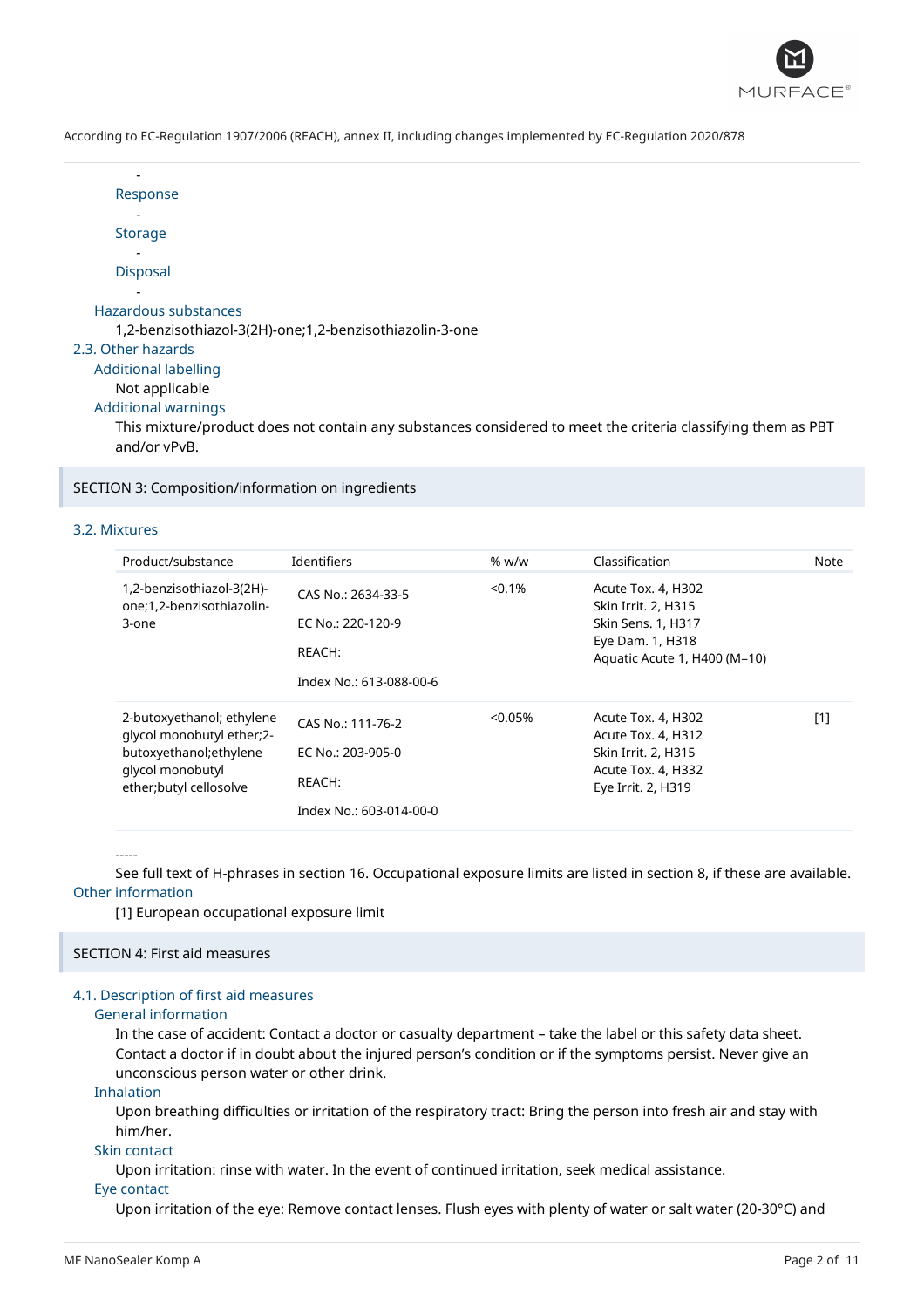

continue until irritation stops.

# Ingestion

Provide plenty of water for the person to drink and stay with him/her. In case of malaise, seek medical advice immediately and bring the safety data sheet or label from the product. Do not induce vomiting, unless recommended by the doctor. Have the victim lean forward with head down to avoid inhalation of- or choking on vomited material.

#### Burns

Not applicable

4.2. Most important symptoms and effects, both acute and delayed

#### No special

4.3. Indication of any immediate medical attention and special treatment needed

#### No special

#### Information to medics

Bring this safety data sheet or the label from this product.

### SECTION 5: Firefighting measures

#### 5.1. Extinguishing media

No special

#### 5.2. Special hazards arising from the substance or mixture

Fire will result in dense smoke. Exposure to combustion products may harm your health. Closed containers, which are exposed to fire, should be cooled with water. Do not allow fire-extinguishing water to enter the sewage system and nearby surface waters.

#### 5.3. Advice for firefighters

Fire fighters should wear appropriate personal protective equipment.

#### SECTION 6: Accidental release measures

6.1. Personal precautions, protective equipment and emergency procedures

No specific requirements

#### 6.2. Environmental precautions

#### Avoid discharge to lakes, streams, sewers, etc.

# 6.3. Methods and material for containment and cleaning up

Use sand, earth, vermiculite, diatomaceous earth to contain and collect non-combustible absorbent materials and place in container for disposal, according to local regulations.

To the extent possible cleaning is performed with normal cleaning agents. Avoid use of solvents.

#### 6.4. Reference to other sections

See section 13 on "Disposal considerations" in regard of handling of waste.

See section 8 "Exposure controls/personal protection" for protective measures.

### SECTION 7: Handling and storage

#### 7.1. Precautions for safe handling

Smoking, drinking and consumption of food is not allowed in the work area.

See section 8 "Exposure controls/personal protection" for information on personal protection.

# 7.2. Conditions for safe storage, including any incompatibilities

### No special conditions required.

Recommended storage material

Keep only in original packaging.

#### Storage temperature

Room temperature 18 to 23°C (Storage on stock, 3 to 8°C)

#### Incompatible materials

Strong acids, strong bases, strong oxidizing agents, and strong reducing agents.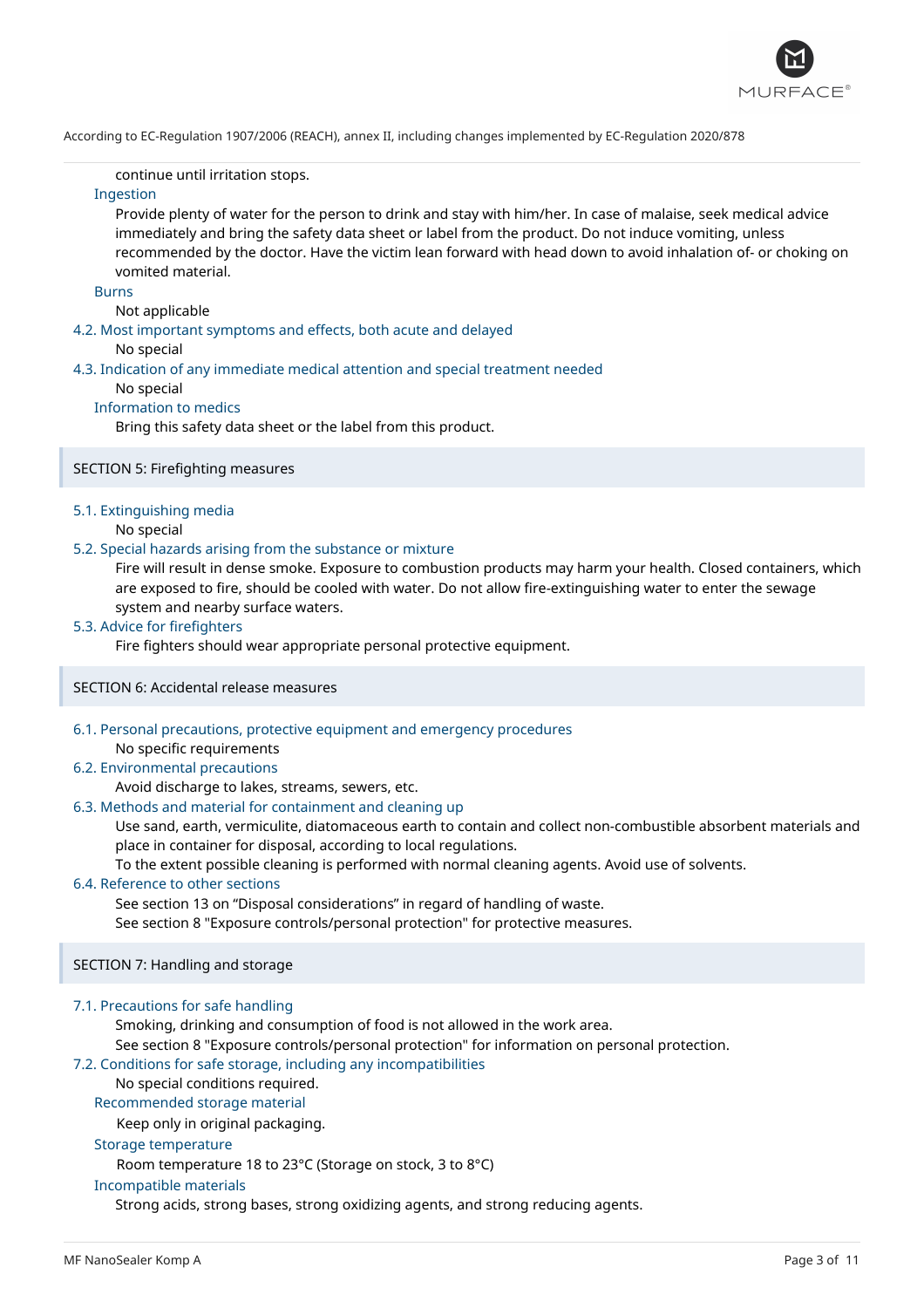

#### 7.3. Specific end use(s)

This product should only be used for applications quoted in section 1.2

SECTION 8: Exposure controls/personal protection

#### 8.1. Control parameters

 $\overline{a}$ 

2-butoxyethanol; ethylene glycol monobutyl ether;2-butoxyethanol;ethylene glycol monobutyl ether;butyl cellosolve Long term exposure limit (8 hours) (ppm): 25

Long term exposure limit (8 hours) (mg/m<sup>3</sup>): 123 Short term exposure limit (15 minutes) (ppm): 50 Short term exposure limit (15 minutes) (mq/m<sup>3</sup>): 246 Annotations: BMVG = Biological Monitoring Guidance Value exists Sk = Can be absorbed through the skin and lead to systemic toxicity.

The Control of Substances Hazardous to Health Regulations 2002. SI 2002/2677 The Stationery Office 2002. EH40/2005 Workplace exposure limits (Fourth Edition 2020).

#### DNEL

Product/substance 2-butoxyethanol; ethylene glycol monobutyl ether;2-butoxyethanol;ethylene glycol monobutyl ether;butyl cellosolve

DNEL

Route of exposure Duration

# PNEC

No data available

#### 8.2. Exposure controls

Compliance with the given occupational exposure limits values should be controlled on a regular basis. General recommendations

Smoking, drinking and consumption of food is not allowed in the work area.

Exposure scenarios

There are no exposure scenarios implemented for this product.

# Exposure limits

Professional users are subjected to the legally set maximum concentrations for occupational exposure. See occupational hygiene limit values above.

# Appropriate technical measures

The formation of vapours must be kept at a minimum and below current limit values (see above). Installation of a local exhaust system if normal air flow in the work room is not sufficient is recommended. Ensure emergency eyewash and -showers are clearly marked.

# Hygiene measures

Wash hands after use.

Measures to avoid environmental exposure

## No specific requirements

Individual protection measures, such as personal protective equipment

**Generally** 

Use only CE marked protective equipment.

No specific requirements

# Respiratory Equipment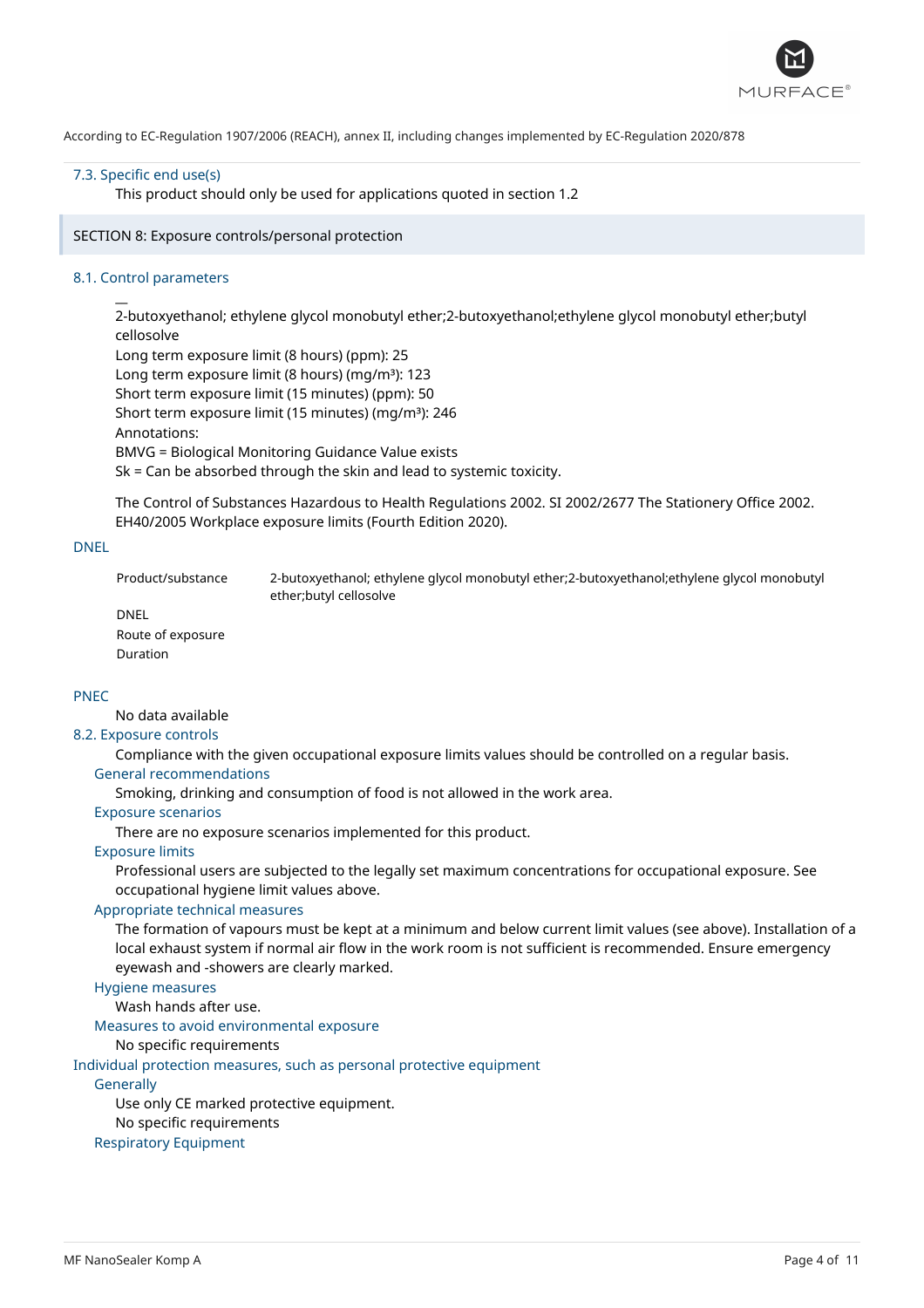

|                                                                                                                                                                                                                                                                                                                                                                                                                                                                                                                                                                                                                                                                                                                                                                         |                         |                             | Standards                         |  |
|-------------------------------------------------------------------------------------------------------------------------------------------------------------------------------------------------------------------------------------------------------------------------------------------------------------------------------------------------------------------------------------------------------------------------------------------------------------------------------------------------------------------------------------------------------------------------------------------------------------------------------------------------------------------------------------------------------------------------------------------------------------------------|-------------------------|-----------------------------|-----------------------------------|--|
| <b>Type</b>                                                                                                                                                                                                                                                                                                                                                                                                                                                                                                                                                                                                                                                                                                                                                             | Class                   | Colour                      |                                   |  |
| No special when used as<br>intended.                                                                                                                                                                                                                                                                                                                                                                                                                                                                                                                                                                                                                                                                                                                                    |                         |                             |                                   |  |
| Skin protection<br>No specific requirements<br><b>Hand protection</b>                                                                                                                                                                                                                                                                                                                                                                                                                                                                                                                                                                                                                                                                                                   |                         |                             |                                   |  |
| Material                                                                                                                                                                                                                                                                                                                                                                                                                                                                                                                                                                                                                                                                                                                                                                | Glove thickness<br>(mm) | Breakthrough time<br>(min.) | Standards                         |  |
| Nitrile                                                                                                                                                                                                                                                                                                                                                                                                                                                                                                                                                                                                                                                                                                                                                                 | 0.2                     | >480                        | EN374-2, EN374-3,<br><b>EN388</b> |  |
| Eye protection                                                                                                                                                                                                                                                                                                                                                                                                                                                                                                                                                                                                                                                                                                                                                          |                         |                             |                                   |  |
| Type                                                                                                                                                                                                                                                                                                                                                                                                                                                                                                                                                                                                                                                                                                                                                                    | Standards               |                             |                                   |  |
| Safety glasses                                                                                                                                                                                                                                                                                                                                                                                                                                                                                                                                                                                                                                                                                                                                                          | <b>EN166</b>            |                             |                                   |  |
| SECTION 9: Physical and chemical properties                                                                                                                                                                                                                                                                                                                                                                                                                                                                                                                                                                                                                                                                                                                             |                         |                             |                                   |  |
| 9.1. Information on basic physical and chemical properties<br>Physical state<br>Liquid<br>Colour<br>Transparent white<br>Odour / Odour threshold<br>Mild<br>pH<br>Testing not relevant or not possible due to nature of the product.<br>Density (g/cm <sup>3</sup> )<br>1.04 (23 °C)<br>Kinematic viscosity<br>20.5 mm <sup>2</sup> /s (25 °C)<br>Particle characteristics<br>Does not apply to liquids.<br>Phase changes<br>Melting point/Freezing point (°C)<br>Testing not relevant or not possible due to nature of the product.<br>Softening point/range (waxes and pastes) (°C)<br>Does not apply to liquids.<br>Boiling point (°C)<br>100 °C<br>Vapour pressure<br>Testing not relevant or not possible due to nature of the product.<br>Relative vapour density |                         |                             |                                   |  |
| Testing not relevant or not possible due to nature of the product.<br>Decomposition temperature (°C)<br>Testing not relevant or not possible due to nature of the product.<br>Data on fire and explosion hazards<br>Flash point (°C)                                                                                                                                                                                                                                                                                                                                                                                                                                                                                                                                    |                         |                             |                                   |  |

I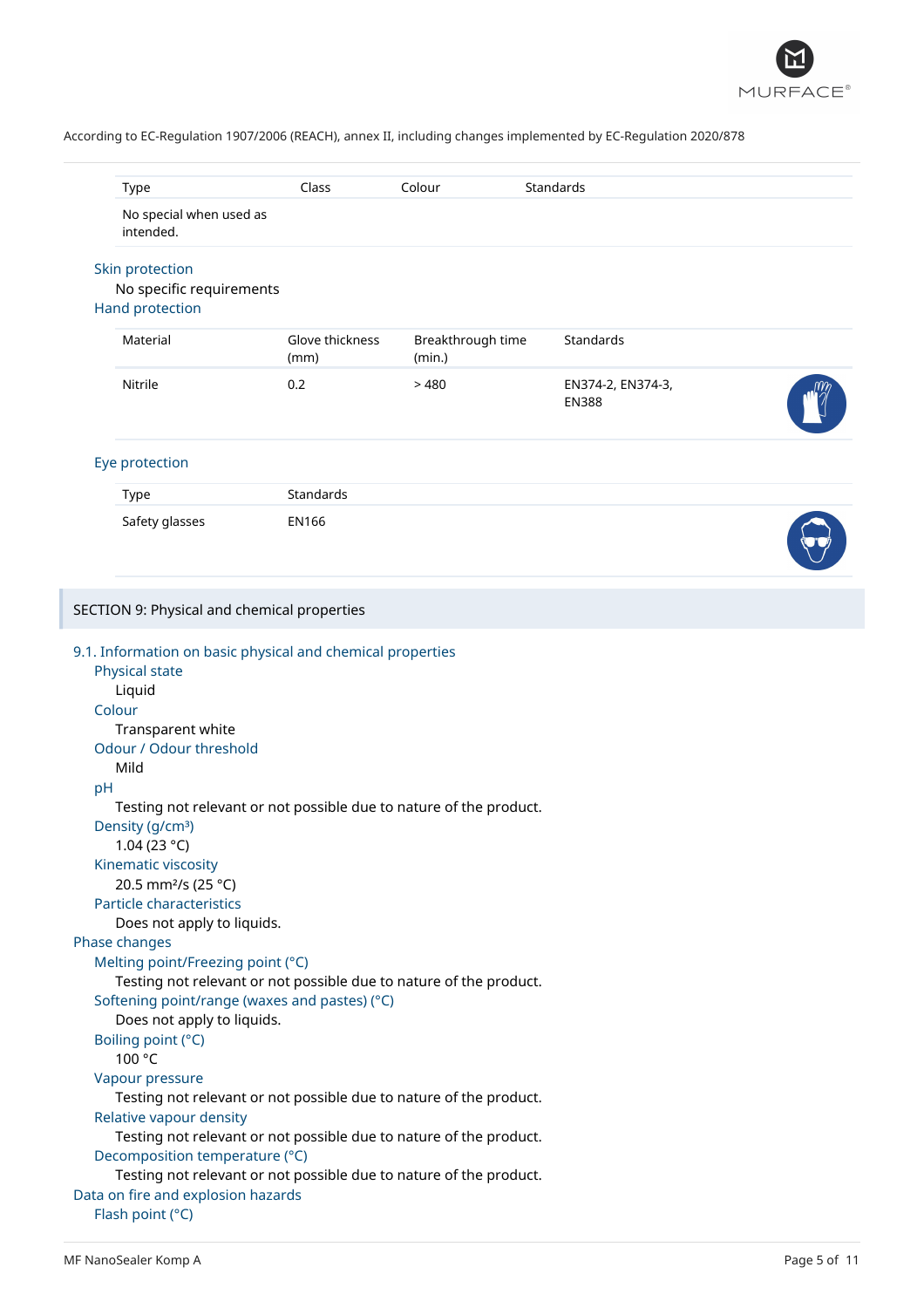

| rccoruniy to EC-Regulation 190772000 (REACH), annex II, incluumiy changes implemented by EC-Regulation 2020/070 |
|-----------------------------------------------------------------------------------------------------------------|
| 61 °C                                                                                                           |
| Ignition (°C)                                                                                                   |
| Testing not relevant or not possible due to nature of the product.                                              |
| Auto flammability (°C)                                                                                          |
| Testing not relevant or not possible due to nature of the product.                                              |
| Lower and upper explosion limit (% v/v)                                                                         |
| Testing not relevant or not possible due to nature of the product.                                              |
| Solubility                                                                                                      |
| Solubility in water                                                                                             |
| Testing not relevant or not possible due to nature of the product.                                              |
| n-octanol/water coefficient                                                                                     |
| Testing not relevant or not possible due to nature of the product.                                              |
| Solubility in fat (g/L)                                                                                         |
| Testing not relevant or not possible due to nature of the product.                                              |
| 9.2. Other information                                                                                          |
| Other physical and chemical parameters                                                                          |
| No data available                                                                                               |
| SECTION 10: Stability and reactivity                                                                            |
|                                                                                                                 |
| 10.1. Reactivity                                                                                                |
| No data available                                                                                               |
| 10.2. Chemical stability                                                                                        |
| The product is stable under the conditions, noted in section 7 "Handling and storage".                          |
| 10.3. Possibility of hazardous reactions                                                                        |
| No special                                                                                                      |
| 10.4. Conditions to avoid                                                                                       |
| No special                                                                                                      |
| 10.5. Incompatible materials                                                                                    |
| Strong acids, strong bases, strong oxidizing agents, and strong reducing agents.                                |
| 10.6. Hazardous decomposition products                                                                          |
| The product is not degraded when used as specified in section 1.                                                |
|                                                                                                                 |
| SECTION 11: Toxicological information                                                                           |
|                                                                                                                 |

# 11.1. Information on hazard classes as defined in Regulation (EC) No 1272/2008

# Acute toxicity

I

| Product/substance | 2-butoxyethanol; ethylene glycol monobutyl ether;2-butoxyethanol; ethylene glycol monobutyl |
|-------------------|---------------------------------------------------------------------------------------------|
| Test method       | ether; butyl cellosolve                                                                     |
| Species           | <b>OECD 401</b>                                                                             |
| Route of exposure | Rat                                                                                         |
| Test              | Inhalation                                                                                  |
| Result            | $LC50$ (gas)                                                                                |
| Other information | $2,2$ mg/L                                                                                  |
| Product/substance | 2-butoxyethanol; ethylene glycol monobutyl ether;2-butoxyethanol;ethylene glycol monobutyl  |
| Test method       | ether;butyl cellosolve                                                                      |
| Species           | Rabbit                                                                                      |
| Route of exposure | Dermal                                                                                      |
| Test              | LD50                                                                                        |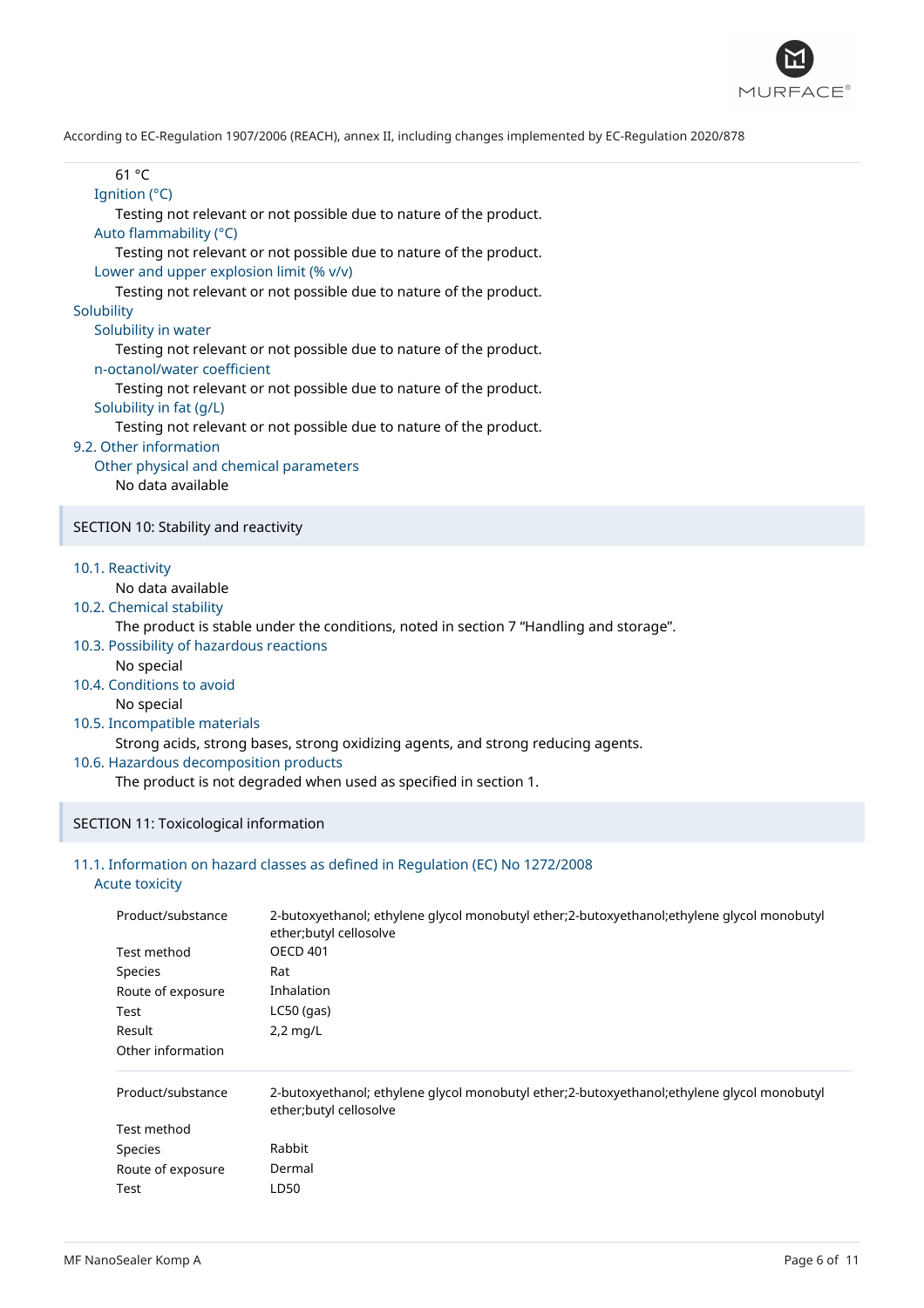

|  |  |  | According to EC-Regulation 1907/2006 (REACH), annex II, including changes implemented by EC-Regulation 2020/878 |
|--|--|--|-----------------------------------------------------------------------------------------------------------------|
|--|--|--|-----------------------------------------------------------------------------------------------------------------|

| Result<br>Other information            | 405 mg/kg                                                                                                            |
|----------------------------------------|----------------------------------------------------------------------------------------------------------------------|
| Product/substance                      | 2-butoxyethanol; ethylene glycol monobutyl ether;2-butoxyethanol;ethylene glycol monobutyl<br>ether;butyl cellosolve |
| Test method                            |                                                                                                                      |
| Species                                | Rat                                                                                                                  |
| Route of exposure                      | Oral                                                                                                                 |
| Test                                   | LD50                                                                                                                 |
| Result                                 | 615 mg/kg                                                                                                            |
| Other information                      |                                                                                                                      |
| Skin corrosion/irritation              |                                                                                                                      |
|                                        | Based on available data, the classification criteria are not met.                                                    |
| Serious eye damage/irritation          |                                                                                                                      |
|                                        | Based on available data, the classification criteria are not met.                                                    |
| Respiratory sensitisation              |                                                                                                                      |
|                                        | Based on available data, the classification criteria are not met.                                                    |
| Skin sensitisation                     |                                                                                                                      |
|                                        | Based on available data, the classification criteria are not met.                                                    |
| Germ cell mutagenicity                 |                                                                                                                      |
|                                        | Based on available data, the classification criteria are not met.                                                    |
| Carcinogenicity                        |                                                                                                                      |
|                                        | Based on available data, the classification criteria are not met.                                                    |
| Reproductive toxicity                  |                                                                                                                      |
|                                        | Based on available data, the classification criteria are not met.                                                    |
| STOT-single exposure                   |                                                                                                                      |
|                                        | Based on available data, the classification criteria are not met.                                                    |
| STOT-repeated exposure                 |                                                                                                                      |
|                                        | Based on available data, the classification criteria are not met.                                                    |
| <b>Aspiration hazard</b>               |                                                                                                                      |
| 11.2. Information on other hazards     | Based on available data, the classification criteria are not met.                                                    |
|                                        |                                                                                                                      |
| Long term effects<br>No special        |                                                                                                                      |
| <b>Endocrine disrupting properties</b> |                                                                                                                      |
| No special                             |                                                                                                                      |
| Other information                      |                                                                                                                      |
|                                        | 2-butoxyethanol; ethylene glycol monobutyl ether;2-butoxyethanol;ethylene glycol monobutyl ether;butyl               |
|                                        | cellosolve has been classified by IARC as a group 3 carcinogen.                                                      |
|                                        |                                                                                                                      |
| SECTION 12: Ecological information     |                                                                                                                      |

# 12.1. Toxicity

| Product/substance | 2-butoxyethanol; ethylene glycol monobutyl ether;2-butoxyethanol; ethylene glycol monobutyl<br>ether; butyl cellosolve |
|-------------------|------------------------------------------------------------------------------------------------------------------------|
| Test method       |                                                                                                                        |
| Species           | Crustacean                                                                                                             |
| Compartment       |                                                                                                                        |
| Duration          | 48 hours                                                                                                               |
| Test              | EC50                                                                                                                   |
| Result            | 1550 mg/L                                                                                                              |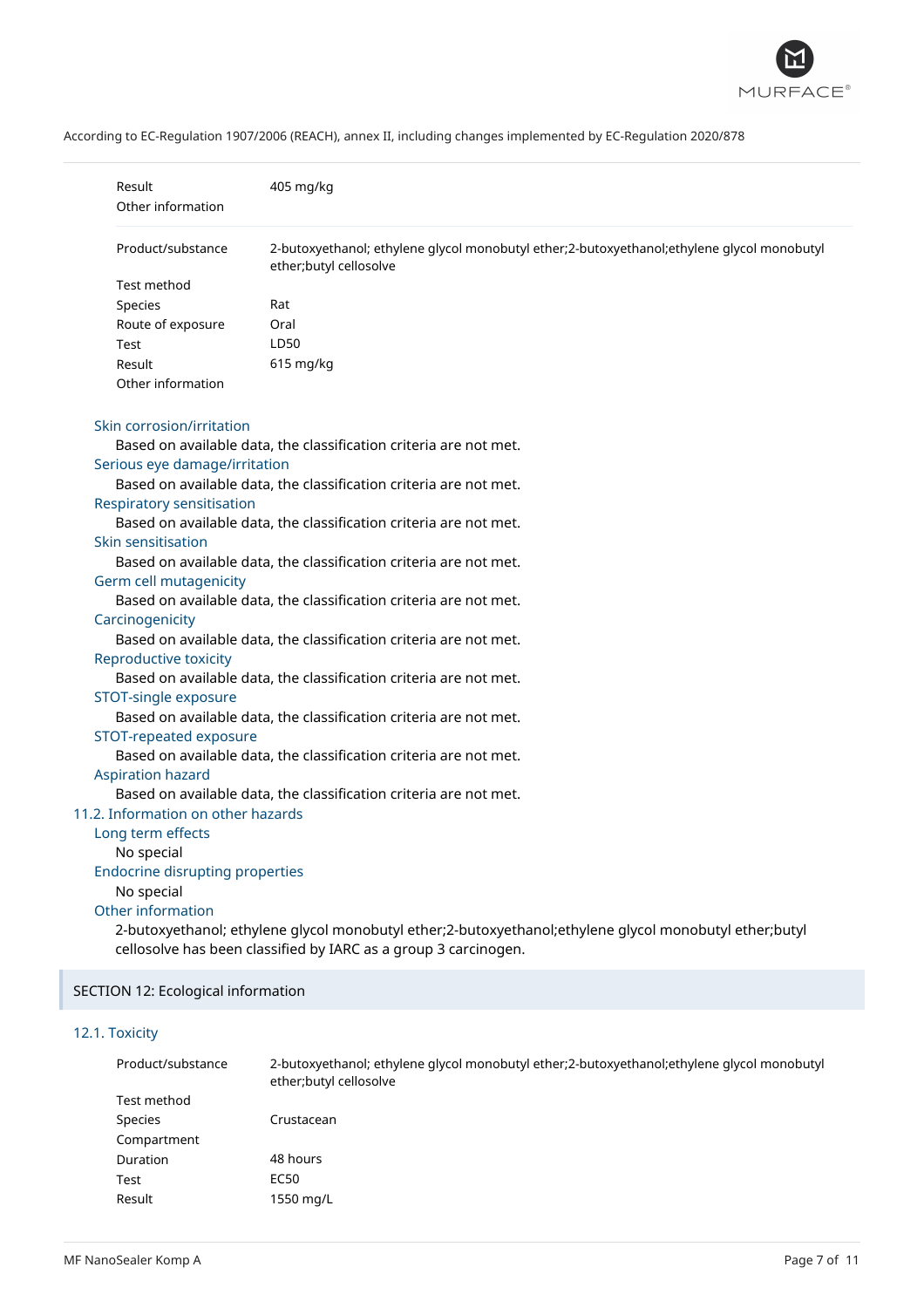

| Other information |                                                                                                                       |
|-------------------|-----------------------------------------------------------------------------------------------------------------------|
| Product/substance | 2-butoxyethanol; ethylene glycol monobutyl ether;2-butoxyethanol;ethylene glycol monobutyl<br>ether; butyl cellosolve |
| Test method       |                                                                                                                       |
| Species           | Fish                                                                                                                  |
| Compartment       |                                                                                                                       |
| Duration          | 96 hours                                                                                                              |
| Test              | <b>LC50</b>                                                                                                           |
| Result            | 1474 mg/L                                                                                                             |
| Other information |                                                                                                                       |
| Product/substance | 2-butoxyethanol; ethylene glycol monobutyl ether;2-butoxyethanol;ethylene glycol monobutyl<br>ether; butyl cellosolve |
| Test method       |                                                                                                                       |
| Species           | Algae                                                                                                                 |
| Compartment       |                                                                                                                       |
| Duration          | 72 hours                                                                                                              |
| Test              | <b>EC50</b>                                                                                                           |
| Result            | 1840 mg/L                                                                                                             |
| Other information |                                                                                                                       |

# 12.2. Persistence and degradability

| Product/substance | 2-butoxyethanol; ethylene glycol monobutyl ether; 2-butoxyethanol; ethylene glycol monobutyl<br>ether; butyl cellosolve |
|-------------------|-------------------------------------------------------------------------------------------------------------------------|
| Biodegradable     | Yes                                                                                                                     |
| Test method       |                                                                                                                         |
| Result            |                                                                                                                         |

# 12.3. Bioaccumulative potential

| Product/substance | 2-butoxyethanol; ethylene glycol monobutyl ether; 2-butoxyethanol; ethylene glycol monobutyl<br>ether; butyl cellosolve |
|-------------------|-------------------------------------------------------------------------------------------------------------------------|
| Test method       |                                                                                                                         |
| Potential         | Yes                                                                                                                     |
| bioaccumulation   |                                                                                                                         |
| LogPow            | No data available                                                                                                       |
| <b>BCF</b>        | 0.81                                                                                                                    |
| Other information |                                                                                                                         |

# 12.4. Mobility in soil

No data available

# 12.5. Results of PBT and vPvB assessment

This mixture/product does not contain any substances considered to meet the criteria classifying them as PBT and/or vPvB.

#### 12.6. Endocrine disrupting properties

# No special

# 12.7. Other adverse effects

This product contains substances with the potential of bioaccumulation resulting in the risk of accumulation in the food chain. Bioaccumulative substances are concentrated in adipose tissue and are not easily secreted.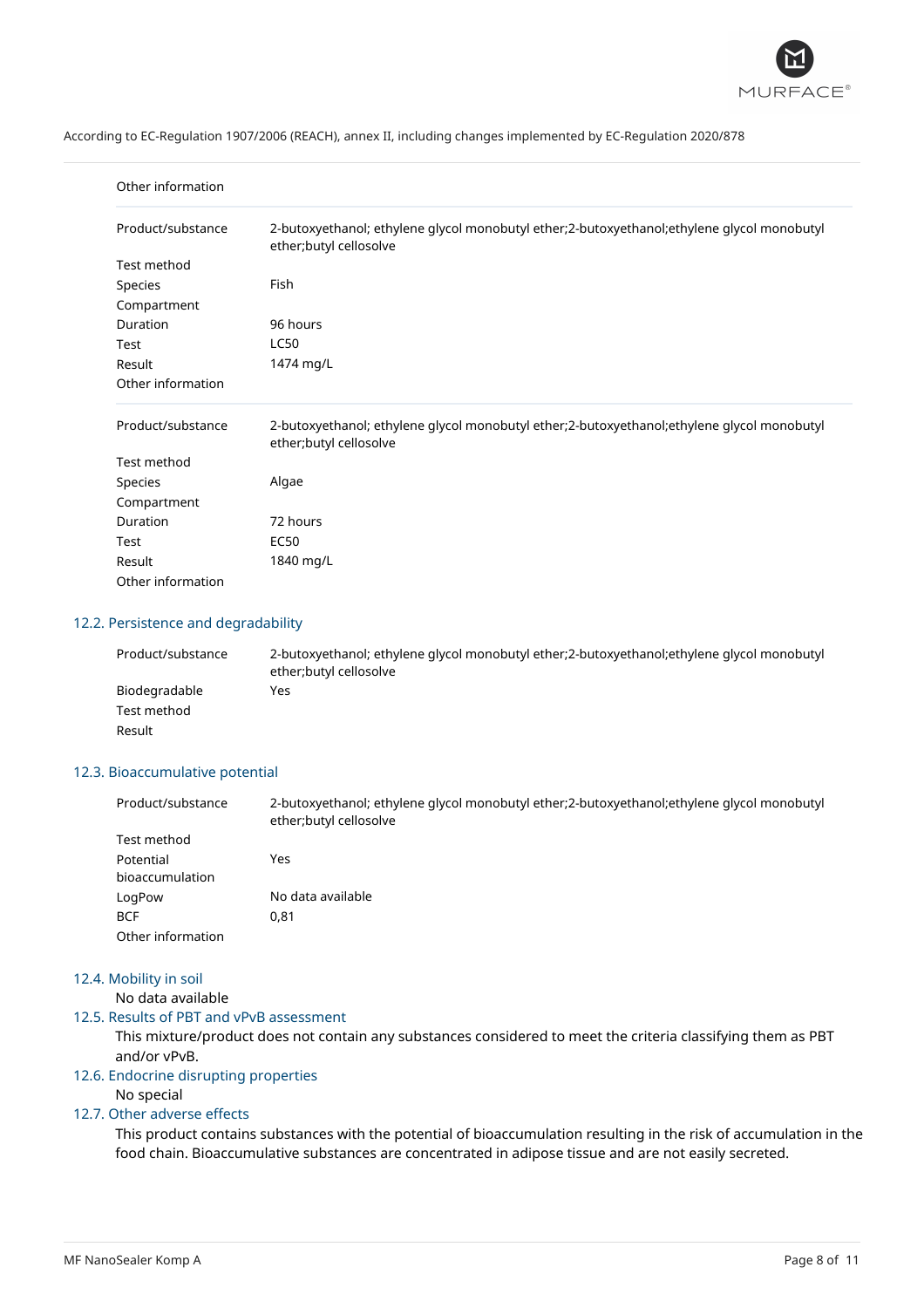

SECTION 13: Disposal considerations

#### 13.1. Waste treatment methods

Product is not covered by regulations on dangerous waste.

Regulation (EU) No 1357/2014 of 18 December 2014 on waste.

# EWC code

- 08 01 12 Waste paint and varnish other than those mentioned in 08 01 11
- 17 09 04 Mixed construction and demolition wastes other than those mentioned in 17 09 01, 17 09 02 and 17 09 03
- 17 02 03 Plastic
	- 15 01 02 Plastic packaging

## Specific labelling

Not applicable

#### Contaminated packing

Packaging containing residues of the product must be disposed of similarly to the product.

#### SECTION 14: Transport information

#### 14.1. - 14.4.

Not dangerous goods according to ADR, IATA and IMDG.

# ADR/RID

Not applicable

# IMDG

Not applicable MARINE POLLUTANT

No

### IATA

Not applicable

14.5. Environmental hazards

- Not applicable
- 14.6. Special precautions for user Not applicable
- 14.7. Maritime transport in bulk according to IMO instruments No data available

#### SECTION 15: Regulatory information

# 15.1. Safety, health and environmental regulations/legislation specific for the substance or mixture Restrictions for application Restricted to professional users. Demands for specific education No specific requirements SEVESO - Categories / dangerous substances Not applicable Additional information Not applicable Sources Regulation (EU) No 1357/2014 of 18 December 2014 on waste. CLP Regulation (EC) No 1272/2008, as retained and amended in UK law. EC-Regulation 1907/2006 (REACH), as amended by UK REACH Regulations SI 2019/758 15.2. Chemical safety assessment No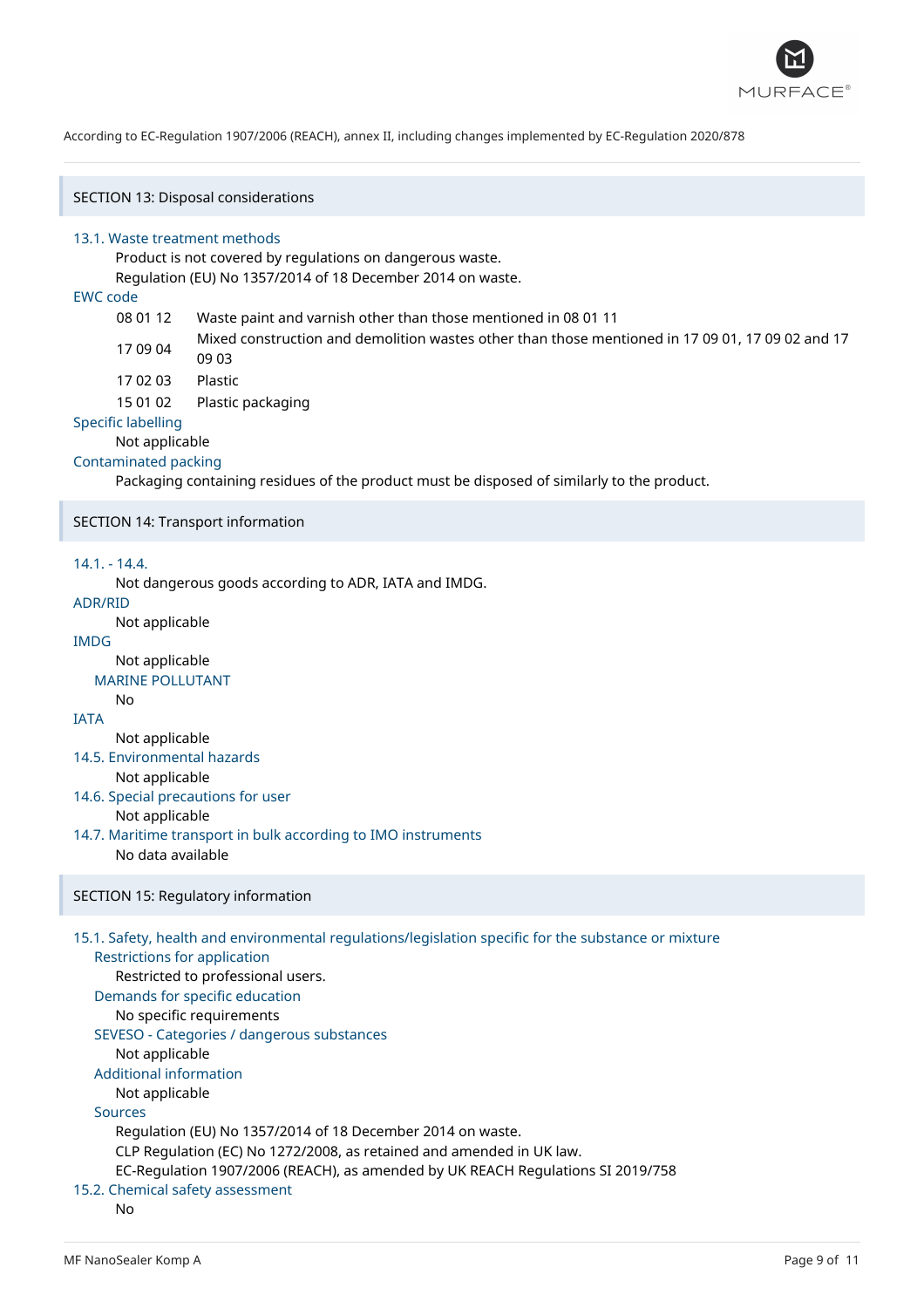

SECTION 16: Other information

Full text of H-phrases as mentioned in section 3

- H302, Harmful if swallowed.
- H312, Harmful in contact with skin.
- H315, Causes skin irritation.
- H317, May cause an allergic skin reaction.
- H318, Causes serious eye damage.
- H319, Causes serious eye irritation.
- H332, Harmful if inhaled.
- H400, Very toxic to aquatic life.

# Abbreviations and acronyms

- ADN = European Provisions concerning the International Carriage of Dangerous Goods by Inland Waterway
- ADR = The European Agreement concerning the International Carriage of Dangerous Goods by Road
- ATE = Acute Toxicity Estimate
- BCF = Bioconcentration Factor
- CAS = Chemical Abstracts Service
- CE = Conformité Européenne
- CLP = Classification, Labelling and Packaging Regulation [Regulation (EC) No. 1272/2008]
- CSA = Chemical Safety Assessment
- CSR = Chemical Safety Report
- DMEL = Derived Minimal Effect Level
- DNEL = Derived No Effect Level
- EINECS = European Inventory of Existing Commercial chemical Substances
- ES = Exposure Scenario
- EUH statement = CLP-specific Hazard statement
- EWC = European Waste Catalogue
- GHS = Globally Harmonized System of Classification and Labelling of Chemicals
- IARC = International Agency for Research on Cancer (IARC)
- IATA = International Air Transport Association
- IBC = Intermediate Bulk Container
- IMDG = International Maritime Dangerous Goods
- LogPow = logarithm of the octanol/water partition coefficient
- MARPOL = International Convention for the Prevention of Pollution From Ships, 1973 as modified by the Protocol of 1978. ("Marpol" = marine pollution)
- 
- OECD = Organisation for Economic Co-operation and Development
- PBT = Persistent, Bioaccumulative and Toxic
- PNEC = Predicted No Effect Concentration
- RID = The Regulations concerning the International Carriage of Dangerous Goods by Rail
- RRN = REACH Registration Number
- SCL = A specific concentration limit.
- SVHC = Substances of Very High Concern
- STOT-RE = Specific Target Organ Toxicity Repeated Exposure
- STOT-SE = Specific Target Organ Toxicity Single Exposure
- TWA = Time weighted average
- UN = United Nations
- UVCB = Complex hydrocarbon substance
- VOC = Volatile Organic Compound
- vPvB = Very Persistent and Very Bioaccumulative
- Additional information

### Not applicable

- The safety data sheet is validated by
	- Murface